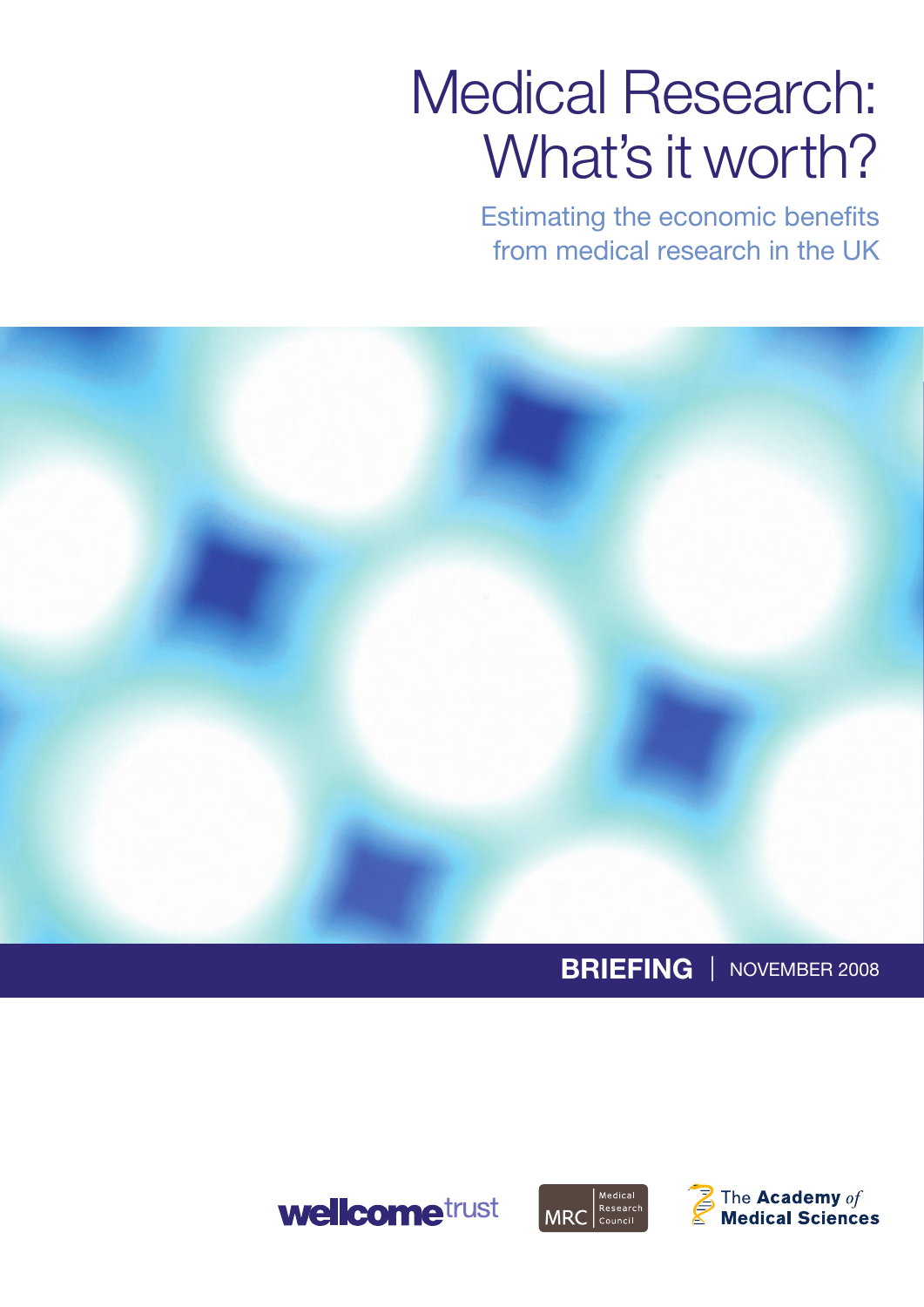#### **Summary**

- This briefing describes the outcomes of a one-year study into the economic benefits of the UK's public and charitable investment in medical research.
- The work was carried out by a consortium involving the Health Economics Research Group at Brunel University, the Office of Health Economics and RAND Europe. The study was commissioned by the Academy of Medical Sciences, the Medical Research Council and the Wellcome Trust under the auspices of the UK Evaluation Forum.
- The research has involved the development of a methodology to calculate the health and economic (GDP) gains from investments in cardiovascular disease and mental health research.
- • Using this methodology, the researchers estimate that the health and GDP gains derived from UK public and charitable investments in cardiovascular disease research (specifically over the period 1975–92) is equivalent to an annual rate of return of around 39% (37% for mental health research).
- In other words, a £1.00 investment in public/charitable cardiovascular disease research produced a stream of benefits equivalent to earning £0.39 per year *in perpetuity*.
- This figure of 39% adds together an annual rate of return of 30% in GDP gains (i.e. direct returns to the UK economy) and an annual rate of return of 9% in health gains (arising from new preventative and therapeutic interventions for disease).
- From their analysis, the researchers estimate that the time lag between research expenditure and eventual health benefits is around 17 years. Their findings also emphasise that shortening this time lag would improve the rate of return still further.
- These impressive results are the first quantitative estimates of the economic benefits of the UK public and charitable investment in medical research. The work has opened up many new questions and lines of enquiry about how to assess, for example, research spend in different areas, the impacts of global research on the UK and vice versa, and the time lag between research and the development of treatments.

**The full report of** *Medical Research: What's it worth?* **was produced by the team from the Health Economics Research Group at Brunel University, the Office of Health Economics and RAND Europe, and is available as a PDF from** 

www.wellcome.ac.uk/economicbenefits

![](_page_1_Picture_11.jpeg)

![](_page_1_Picture_12.jpeg)

![](_page_1_Picture_13.jpeg)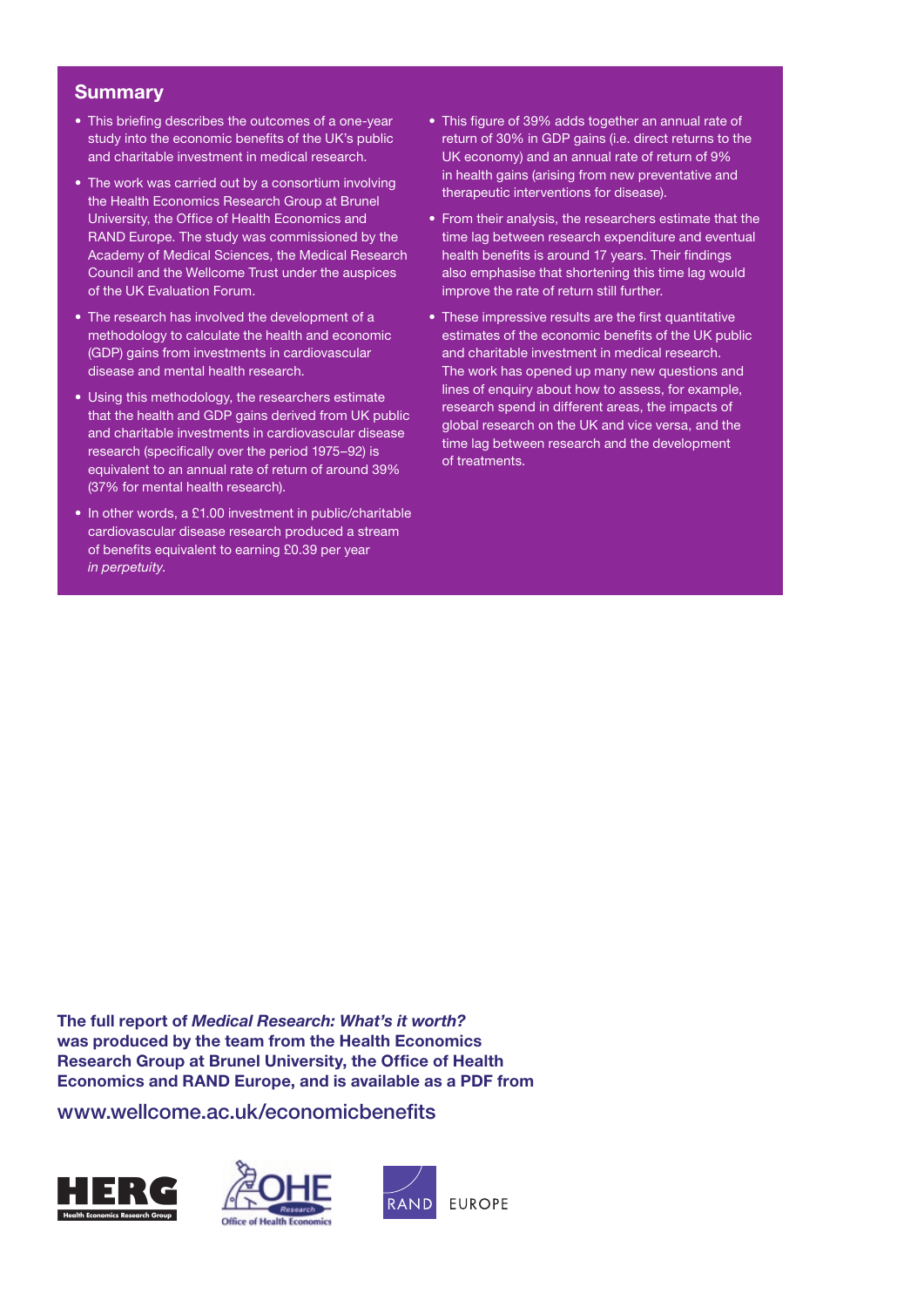### **Introduction**

The UK Evaluation Forum was first initiated by the Academy of Medical Sciences, the Medical Research Council (MRC) and the Wellcome Trust in 2004. Drawing together representation from Government, research councils, medical charities and academia, the broad aim of the Evaluation Forum was to coordinate activity in determining the socioeconomic benefits of UK medical research.

Following an international symposium of research stakeholders, including patient groups, research charities, the UK Treasury, industry, doctors and academics, the Evaluation Forum published a report in 2006, *Medical Research: Assessing the benefits to society*. 1 The report described a range of methods for evaluating research impacts and made a number of recommendations, including a call for UK funders to "support research to assess the economic impacts of UK medical research".

Acting on this recommendation, in 2007 the Academy, the MRC and the Wellcome Trust commissioned a one-year study to compare the economic benefits accruing from UK public and charitable medical research with the costs of that research – ultimately to give a *quantitative* assessment of the benefit of medical science to the UK. The research was conducted by a consortium led by the Health Economics Research Group (HERG) at Brunel University, and including the Office of Health Economics (OHE) and RAND Europe.

The HERG/OHE/RAND consortium's final report was published in November 2008. The methodology involved in the consortium's work was necessarily complex and readers should consult the team's full report for a detailed explanation of the findings and concepts presented in this leaflet. The full report can be found at **www.wellcome.ac.uk/economicbenefits**

# **Background**

There has been a growing recognition in recent years of the need to demonstrate the wide range of impacts resulting from public and charitable investments in medical research. Yet there have been few serious attempts to tackle this issue. Of the few studies that exist, the most well-known is a US initiative sponsored by the Lasker Foundation called Exceptional Returns.<sup>2</sup> This work focused on the economic value of the reduction in deaths from cardiovascular disease (CVD) that occurred in the USA between 1970 and 1990. The top-line findings of the study were dramatic:

- Increases in life expectancy of USA citizens from 1970 to 1990 were worth around US\$2.8 trillion per year.
- The reduction in deaths from CVD alone was worth roughly US\$1.5 trillion per year.
- Assuming that only a third of the reduction in CVD deaths could be attributed to medical research, spending on medical research yielded an annual 20-fold rate of return.

These results were published in 2000 and they stimulated renewed interest in how the impacts of medical research could be evaluated. In 2003, the Australian Society for Medical Research used a similar methodology to show that returns on Australian research were also 'exceptional': the total return on the investment in CVD research in the year 1998–99 was estimated to be as high as 788%.<sup>3</sup> But both the US and Australian studies had important limitations.

A key element of the evidence base underpinning the work came from US research suggesting that individuals' willingness to pay for small reductions in the risk of death is equivalent to a value of around US\$5 million to prevent a fatality or gain a 'statistical life'. The appropriateness of some of the empirical assumptions made in the US and Australian work has been strongly questioned. Nevertheless, these studies have been influential and have provided important insights for the research presented here.

A key objective of the HERG/OHE/RAND work was to address some of the limitations and assumptions of the US and Australian studies and to consider how the question of calculating economic returns could be tackled in the UK context. Overall, the intention was to open up the field to new lines of inquiry – to inform methodologies for future assessments and to develop thinking around economic impact analysis.

# **Rationale and scope**

As far as possible, the HERG/OHE/RAND team aimed to develop a transparent approach to estimating the economic returns from UK public/charitable medical research. The team grouped these economic returns into two, additive, elements:

- • **health gains**, net of the health care costs of delivering them
- • **economic gains** in terms of GDP, i.e. increases in UK national output, productivity and income.

Two therapeutic areas were chosen for the study: **cardiovascular disease** (CVD), where a good deal is known about the impact of different interventions on health and lifespan, and **mental health** – more problematic because it is less well-defined in research terms and there is less understanding about the impact of different therapies and interventions.

# **Measuring health gains**

To estimate the net value of health gains in the area of CVD, the HERG/OHE/RAND team addressed a number of questions:

- **• What did UK public and charitable funders spend on CVD research from 1975 to 1992?**
- **• What proportion of global CVD research can be attributed to the UK?**
- **• What is the time lag between research expenditure and its impact on health?**
- **• What were the key CVD treatments and health interventions over the period 1985–2005?**
- **• What was the value of the health gains from each of these treatments?**
- **• How many people used these interventions?**
- **• What was the cost of delivering those interventions?**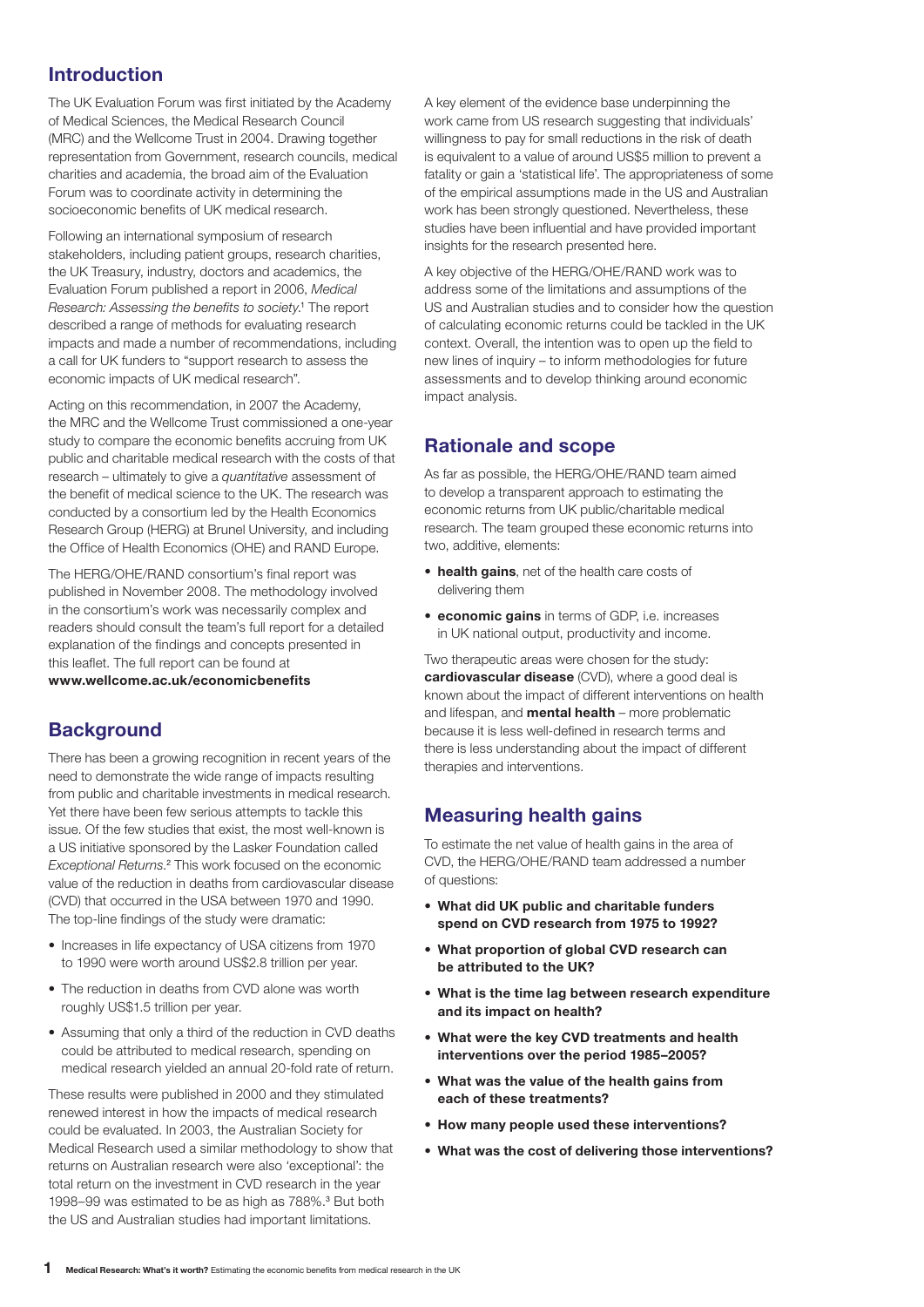Essentially the same questions were asked in the area of mental health.

As a first step, the researchers gathered data from UK research funders, including the MRC, the Department of Health, Higher Education Funding Councils, the Wellcome Trust and the British Heart Foundation, to determine how much public and charitable funding had been directed at CVD research between 1975 and 1992. This time period was selected partly to reflect the time lag between research and the development of specific interventions, and partly because the consistency of spending data between funders was greatest during this time. This issue of consistency in classifying research spend – both within and between funders – is identified by the researchers as an area for future consideration (see final section).

CVD clinical guidelines were used to estimate the UK's research contribution to CVD interventions and the time lag between research and treatment. UK clinical guidelines, published by the National Institute for Health and Clinical Excellence (NICE), the medical Royal Colleges and other bodies, consist of evidence-based recommendations on the appropriate treatment and care of people with specific diseases and conditions. Seven CVD clinical guidelines were analysed, and the cited evidence was examined for country of origin and time of publication.

The researchers investigated over 45 different interventions to prevent and treat CVD. To give just a few examples: use of aspirin, ACE inhibitors, beta blockers, statins and warfarin; defibrillation for acute heart attacks; surgical interventions; and stopping smoking.

The health gains for specific CVD interventions were calculated using quality adjusted life years (QALYs). QALYs are a way of measuring the quantity and quality of life gained from a particular health intervention and are widely used to appraise new medicines and to inform cost–benefit decisions about treatments. NICE currently gives a central estimate for the value (or more accurately, the opportunity cost) of a QALY of £25,000. The team generated estimates for the monetary value of the QALYs gained for each CVD intervention, factoring in the number of users of the intervention and adjusting for health care costs.

The researchers present 'best' estimates for figures at each stage of their analysis, as well as the range of upper and lower estimates. Using best estimates, their results showed that:

- The total public/charitable expenditure on CVD research from 1975 to 1992 was **£2 billion**.
- The total value of QALYs gained for selected CVD interventions over the period 1985–2005 was **£69 billion**.
- The total incremental health care costs relating to those gains over the same period were **£16 billion**.
- The proportion of UK health benefits attributable to UK CVD research was **17%**.
- The mean lag time between research and its impact on CVD treatments was **17 years**.

Taking these factors together, the researchers showed that a best estimate for **the annual return in health gains from UK public and charitable CVD research is just over 9%**.

The team is careful to note that around 33% of the health gains for CVD can be attributed to a reduction in the number of smokers, making smoking cessation the health intervention with by far the largest impact on CVD. Furthermore, measures to reduce smoking accounted for only 7% of health care costs, meaning that this intervention (or more accurately, this group of interventions) was the most cost effective and provided a hugely significant return on investment.

For mental health research, the team's best estimate for the net health gains was 7%. However, the researchers stress that, compared with CVD, there are fewer economic evaluations of specific mental health interventions and there has been less work on the relevant data in this area. Data on the health impacts of mental health interventions are also more complex than for CVD and rely much more heavily on estimates around *quality* of life, rather than the more straightforward *length* of life.

#### **Measuring economic gains**

The other strand of the HERG/OHE/RAND team's work focused on estimating the economic returns from medical research in terms of impact on GDP, i.e. the income and output of the UK's economy. These wider economic gains are distinct from the monetary value of health (QALY) gains discussed above.

Importantly, investments in medical research by one UK organisation will benefit not only that organisation, but also other UK organisations (medical and non-medical) and organisations overseas. These benefits are termed 'spillovers' – a term that suggests they are accidental, when in fact they are a recognised and deliberate policy objective of public spending on research.

The authors reviewed a range of literature on so-called research spillovers, which describes the mechanisms by which spillovers from public and charitable research are transmitted, for instance:

- Through universities in terms of skilled graduates, ideas generated by faculty members, networking opportunities, high-quality libraries etc.; it is no coincidence that hightech firms choose to locate themselves near centres of excellence in higher education.
- Through absorptive capacity research not only generates *new* information, but also enhances an organisation's ability to exploit *existing* knowledge.
- Through the creation of entrepreneurial opportunities.
- Through international trade.

The researchers note that most of the literature in this area comes from the USA and relates to the agricultural sector, with only a small proportion relevant to medical research. Nevertheless, the team were able to use techniques described in this literature to estimate the relationship between publicly funded research and pharmaceutical industry investment in the UK context.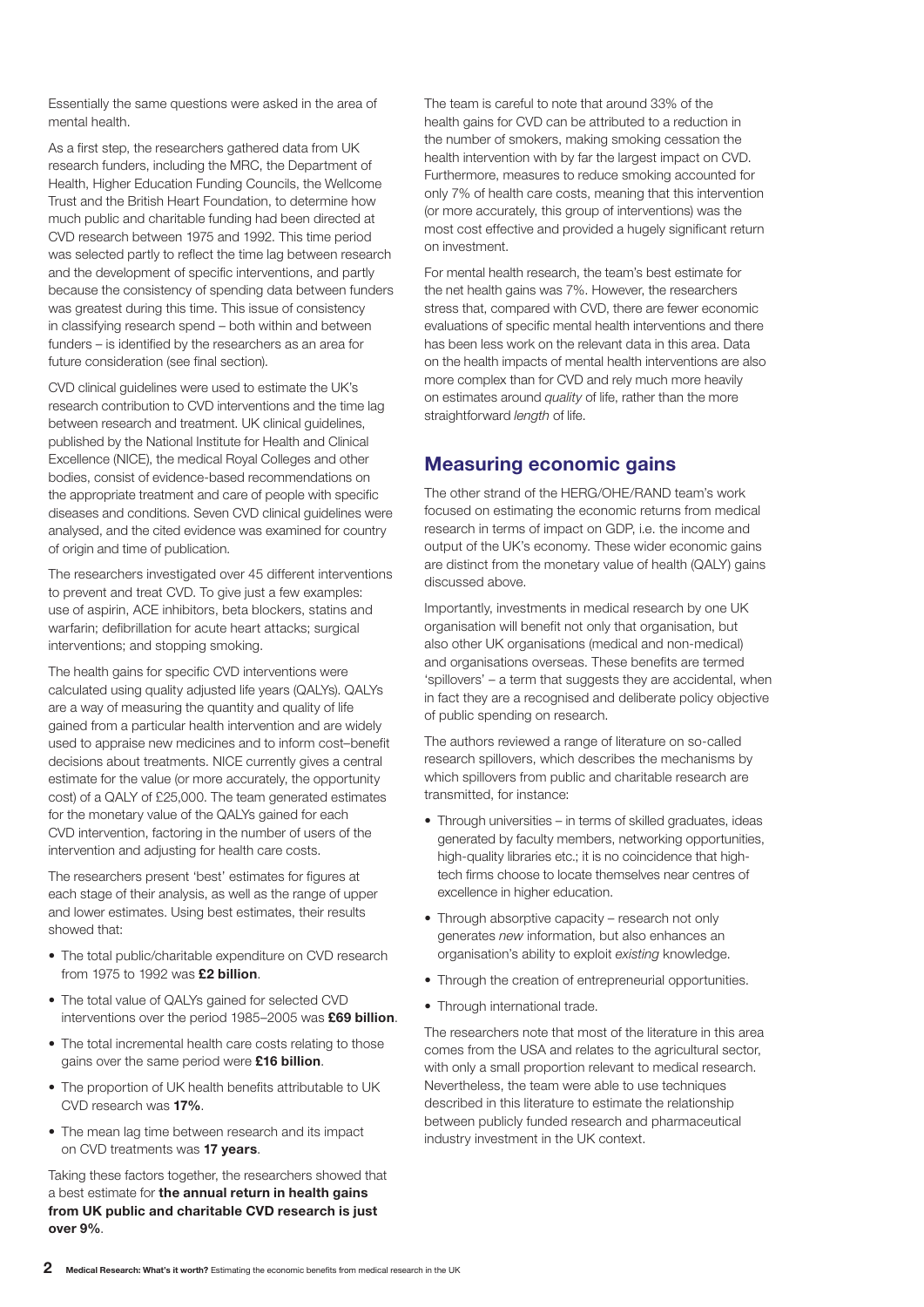They estimated that each £1 of extra public/charitable investment in UK medical research yields £2.20–£5.10 of extra pharmaceutical company investment, which taken together **earns an extra £1.10–£2.50 GDP per year for the UK economy**. However, caution is needed in applying these US-based figures to the UK, not least because the publicly funded research sector in the USA is vastly bigger than that in the UK, giving much more scope for public funding to influence private-sector investment. The HERG/ OHE/RAND team combined these figures with estimates from other analytical approaches, to give an estimate that **the GDP returns on the investment in medical research are between 20% and 67%, with a best estimate of 30%**.

Even at the bottom of the range, 20% represents a very healthy investment return, even before any account is taken of the health (QALY) gains produced. For instance, if all the £122 million of public and charitable CVD research invested in 1992 was to yield a 20% return it would be equivalent to £24 million of annual GDP *every year thereafter*.

The team noted that the available evidence did not permit estimates to be made for GDP returns for different therapeutic areas of research. Thus for mental health, as for CVD, the best estimate of the additional rate of return to the public/charitable investment from GDP gains is 30%.

#### **Overall returns and future considerations**

Bringing the various strands of the study together, and accounting for sensitivity analyses around the different estimates, the team's **best estimate for the total health and GDP returns from public and charitable CVD research, for the period 1975–92, is around 39%**. In other words, a £1 investment in public/charitable CVD research produced a stream of benefits thereafter equivalent to earning £0.39 per year in perpetuity. The best estimate for the combined health and GDP gains from mental health research is 37%.

The findings from this study provide the first real quantitative estimates of the economic benefits of UK public and charitable investment in medical research. This work has focused on the specific impacts in CVD research, and to a lesser extent, mental health; the implication is that the total health and GDP gains arising from medical research aggregated across *all disease areas* will be even larger.

The aim of the study was to develop an appropriate methodology to generate realistic estimates of the economic impacts of medical research; it should be possible to apply this methodology to other disease-specific research areas. However, the study's authors – and sponsors – emphasise that it should not be viewed as a one-off exercise, but as a contribution to an emerging research field that will hopefully lead to even more robust estimates in the future. As such, the study has a number of implications for the future research agenda (see box).

#### **Implications for future research agenda**

This study has highlighted the need for more work in several important areas:

- Understanding the time lag between research expenditure and health gain. Does the lag vary between research/disease areas or over time?
- Investigating the 'spillover' effects of public and charitable research expenditure, specifically in relation to the UK economy.
- Analysing the international flows of knowledge and research. What are the *global* health benefits from UK medical research?
- • Understanding the importance of *local* research. Does research conducted overseas have the same impact on UK health?
- Exploring economic impacts in different disease areas and the extent to which impacts in different areas are marginal or additive.

The work presented here also raises important questions about the availability and consistency of research-related data, specifically around funders' research spend. The study's authors recommend that it would be beneficial for research funders to adopt more standardised ways of classifying their data – an issue that could be taken forward by the UK Evaluation Forum.

Finally, a key issue highlighted in this study is the influence that the time lag between research discovery and health intervention has on economic returns. An obvious way to improve returns would be to reduce the estimated 17-year time lag. But how to do this? This is a complex question that is currently taxing public, charity and industry research funders alike. The time period for research spend examined in this study was 1975–92, and the results do not tell us if the return will be the same in the future, or if the return on a greater level of expenditure would rise proportionately. These are questions that certainly merit further attention.

In the meantime, the results of this study confirm that, even by cautious estimates, the returns on CVD and mental health research are substantial. Whether the returns on investment in other areas of medical research are as great remains to be explored.

- 1 A copy of this report can be downloaded from www.wellcome.ac.uk/ economicbenefits.
- 2 www.laskerfoundation.org/advocacy/pdf/exceptional.pdf.
- 3 www.accesseconomics.com.au/publicationsreports/showreport.php? id=33&searchfor=2004&searchby=yearearlier.